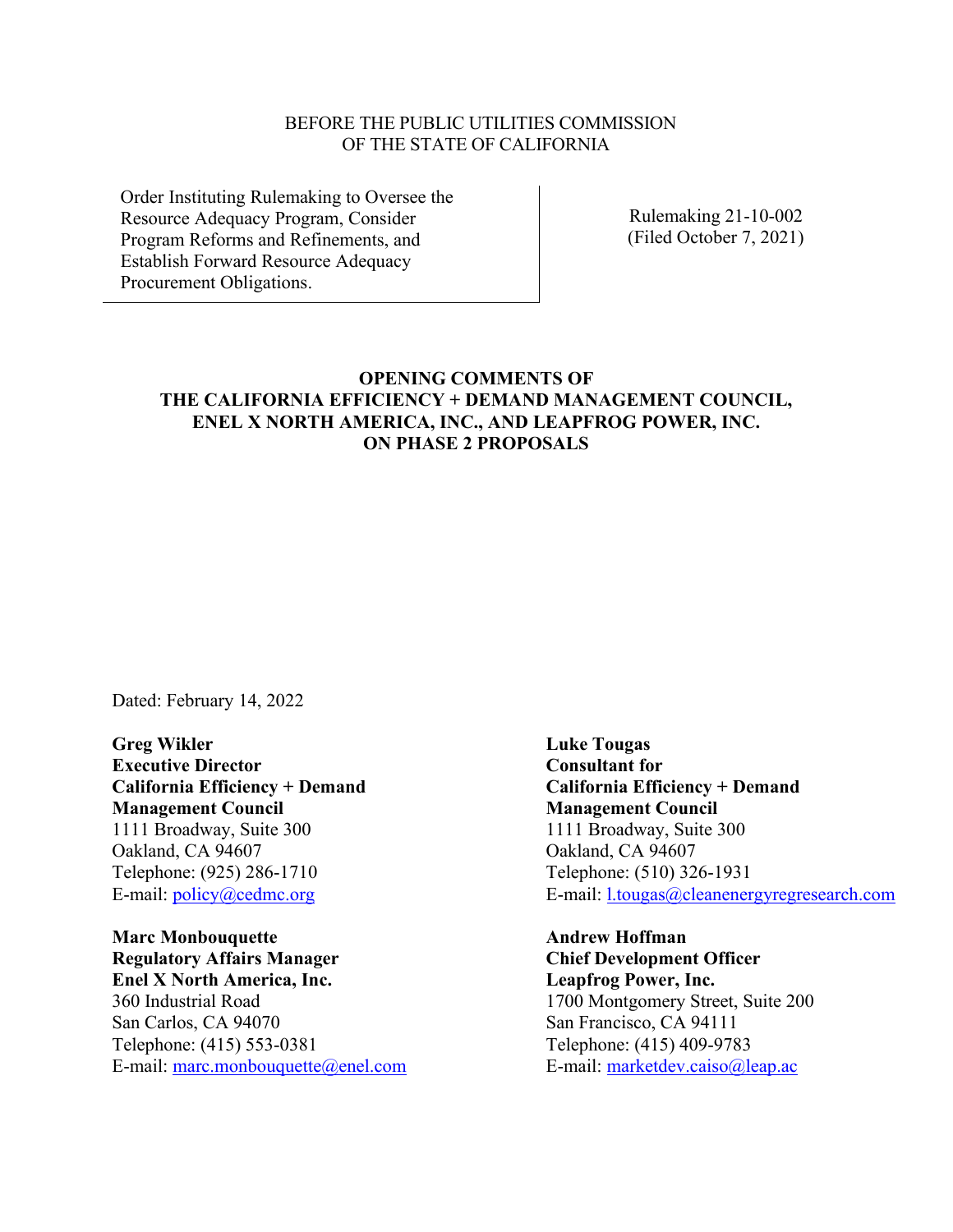### BEFORE THE PUBLIC UTILITIES COMMISSION OF THE STATE OF CALIFORNIA

Order Instituting Rulemaking to Oversee the Resource Adequacy Program, Consider Program Reforms and Refinements, and Establish Forward Resource Adequacy Procurement Obligations.

Rulemaking 21-10-002 (Filed October 7, 2021)

## **OPENING COMMENTS OF THE CALIFORNIA EFFICIENCY + DEMAND MANAGEMENT COUNCIL, ENEL X NORTH AMERICA, INC., AND LEAPFROG POWER, INC. ON PHASE 2 PROPOSALS**

## **I. INTRODUCTION**

The California Efficiency + Demand Management Council ("the Council")<sup>1</sup> and Enel X North America, Inc., and Leapfrog Power, Inc. (collectively "the DR Coalition") appreciate this opportunity to submit its Opening Comments on the Phase 2 Proposals, submitted in this resource adequacy ("RA") proceeding on January 21, 2022. These Opening Comments have been timely filed and served pursuant to the Commission's Rules of Practice and Procedure and the instructions contained in the Assigned Commissioner's Scoping Memo and Ruling ("Scoping Memo"), issued on December 2, 2021.

### **II. SUMMARY**

The Scoping Memo identified several issues to be addressed in Phase 2 of this resource adequacy ("RA") proceeding.<sup>2</sup> The issues to be considered in Phase 2, excluding local capacity requirement ("LCR") and flexible capacity requirement ("FCR"), are modifications to the Planning Reserve Margin ("PRM") and Qualifying Capacity ("QC") Counting Conventions.<sup>3</sup> Lastly, the Scoping Memo directed parties and Energy Division to submit Phase 2 Proposals, excluding LCR and FCR, on January 21, 2022.<sup>4</sup> The QC proposals were permitted to address enhancements to the Load Impact Protocols ("LIPs") methodology and process.<sup>5</sup>

<sup>&</sup>lt;sup>1</sup> The views expressed by the California Efficiency  $+$  Demand Management Council are not necessarily those of its individual members.

<sup>2</sup> Scoping Memo, at p. 4.

<sup>3</sup> *Id*., at pp. 4-5.

<sup>4</sup> *Id*., at p. 9.

<sup>5</sup> *Id*., at p. 4.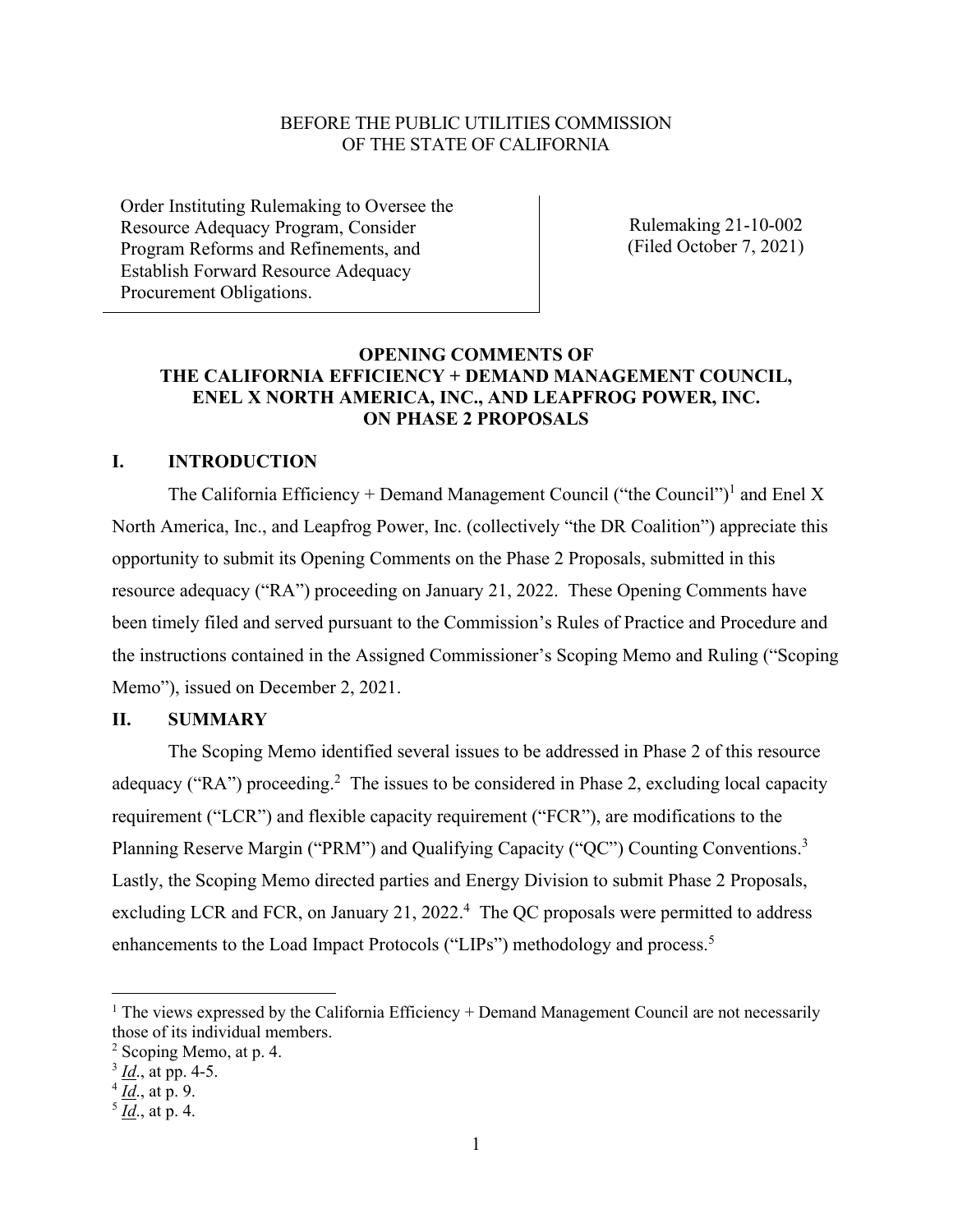On January 21, 2022, several parties and the Energy Division submitted Phase 2 Proposals. On the same date, the Council submitted a Letter to the Commissioners and the service list in this proceeding.<sup>6</sup> In this Letter, the Council stated that the California Energy Commission ("CEC") has convened a working group which will submit a report in February 2022 on potential interim DR QC methodologies, some of which involve the LIPs.<sup>7</sup> As such, the Council requested "that the Commission consider potential changes to the LIPs or LIP process in the context of the CEC's interim working group report due February as well as in the final working group report expected to be submitted in summer 2022."<sup>8</sup>

In these Opening Comments, the DR Coalition recommends that the Commission provide an opportunity for parties to comment on the CEC's Supply Side DR QC Working Group Interim Report ("DR QC Interim Report") once it is filed this week. In addition, the DR Coalition provides comments on the California Independent System Operator's ("CAISO's") proposal for a LIP-informed Effective Load Carrying Capability ("ELCC") DR QC methodology and the Energy Division's proposal on revisions to DR testing requirements.

## **III. THERE MUST BE AN OPPORTUNITY FOR PARTIES TO COMMENT ON THE CEC DR QC INTERIM REPORT**

The DR Coalition respectfully requests that the Commission provide an opportunity for parties to submit comments on the DR QC Interim Report once it is filed this week. The Scoping Memo explicitly requested that the CEC submit the DR QC Interim Report in February rather than March 18 in order "for the Commission to timely consider the CEC's Working Group report in parallel with Reform Track proposals."<sup>9</sup> With a February submission of the DR QC Interim Report, the added time available to the Commission can be utilized to provide parties, especially those that have not been engaged in the Working Group, with an opportunity to provide feedback on the CEC's recommendations.

<sup>6</sup> Letter from the Council regarding Resource Adequacy Phase 2 Proposals, dated January 21, 2022 ("Council Letter").

<sup>7</sup> Council Letter, at p. 2.

<sup>8</sup> *Id*.

 $9\overline{S}$ coping Memo, at p. 9.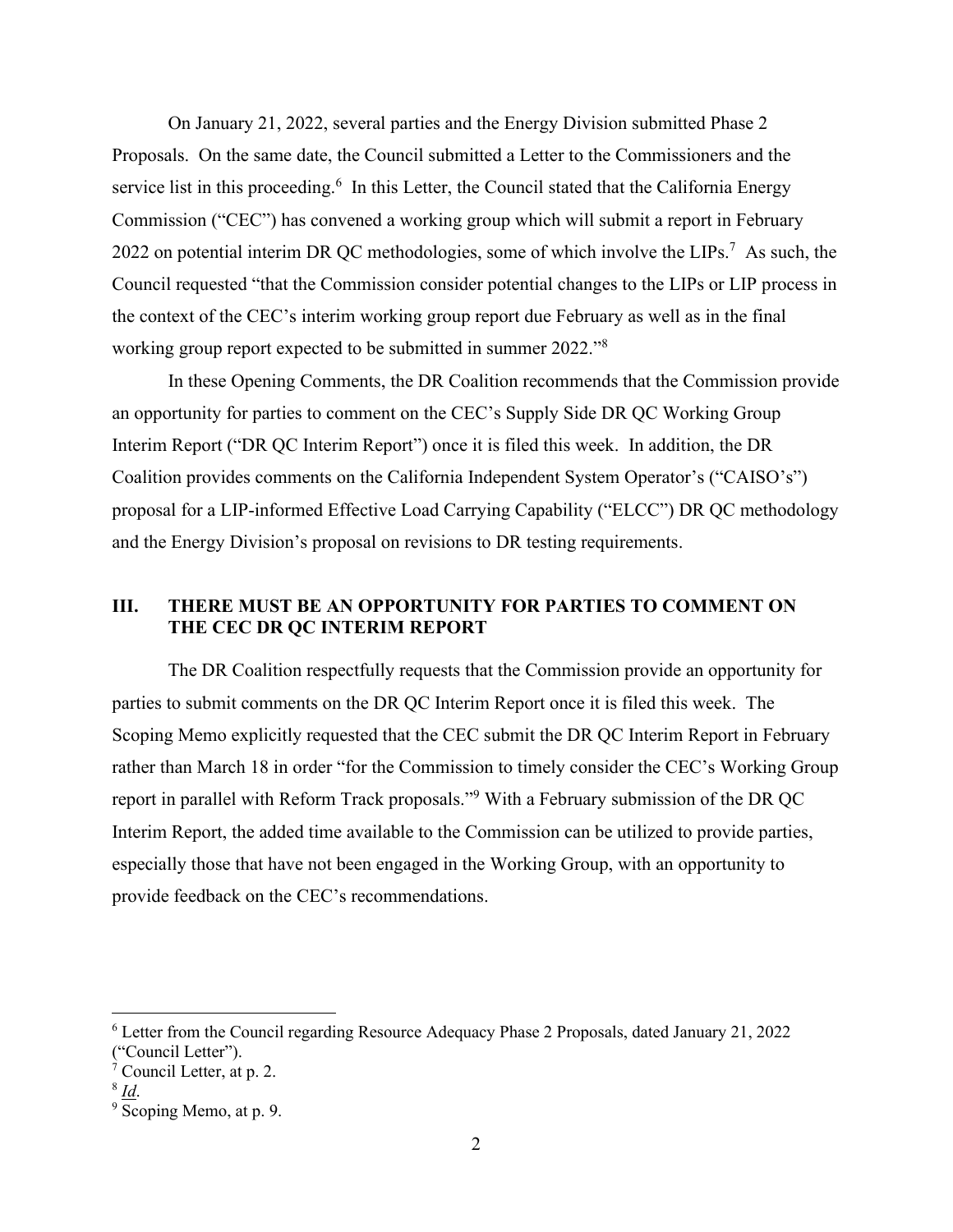## **IV. THE CAISO'S PROPOSAL FOR A LIP-INFORMED ELCC DR QC METHODOLOGY**

## **a. It is inappropriate for the CAISO to submit its proposal outside of the CEC working group process.**

It is not clear to the DR Coalition why the CAISO has decided to submit its proposal separate from the CEC's Supply Side DR QC Working Group process. The Commission created this working group in Decision ("D.") 21-06-029 specifically for the purpose of developing new DR QC methodologies, so the CAISO's proposal appears to be an attempt to circumvent that process.<sup>10</sup> Problematically, the CAISO proposes that the Commission adopt its methodology for the 2023 and 2024 RA years despite having no visibility into the Slice-of-Day framework that the Commission is considering in this proceeding and, therefore, it no foresight as to the viability of its proposal under this new framework. The Commission should only consider adoption of the CAISO proposal within the context of the DR QC Interim Report and only for the 2023 RA Year.

## **b. The CAISO's proposal lacks adequate detail for parties to understand exactly what is being proposed.**

The CAISO's January 21 proposal lacks detail. As such, it is extremely difficult to understand exactly what it is proposing. The proposal consists of a three-page high-level qualitative description of its LIP profile-informed ELCC methodology and includes no indication of how it would work nor any proof that the methodology can accurately forecast DR QC values. During the February 4 workshop, the CAISO and its consultant presented more information on the inaccuracy of LIP-based QC values as well as a conceptual discussion on how an ELCC could be calculated, especially with regard to first-in and last-in approaches. All of the information presented at the February 4 workshop should have been included in the CAISO's January 21 proposal along with a narrative describing the content. This is critical because even if the February 4 slides are entered into the record, there are significant gaps in the overall proposal. The Commission should be provided a fully-developed proposal, consisting of a narrative explaining each element of the proposal, rather than three pages of high-level discussion and a PowerPoint presentation. At a minimum, the CAISO should address these key elements in their proposal:

<sup>&</sup>lt;sup>10</sup> D.21-06-029, at Ordering Paragraph 11.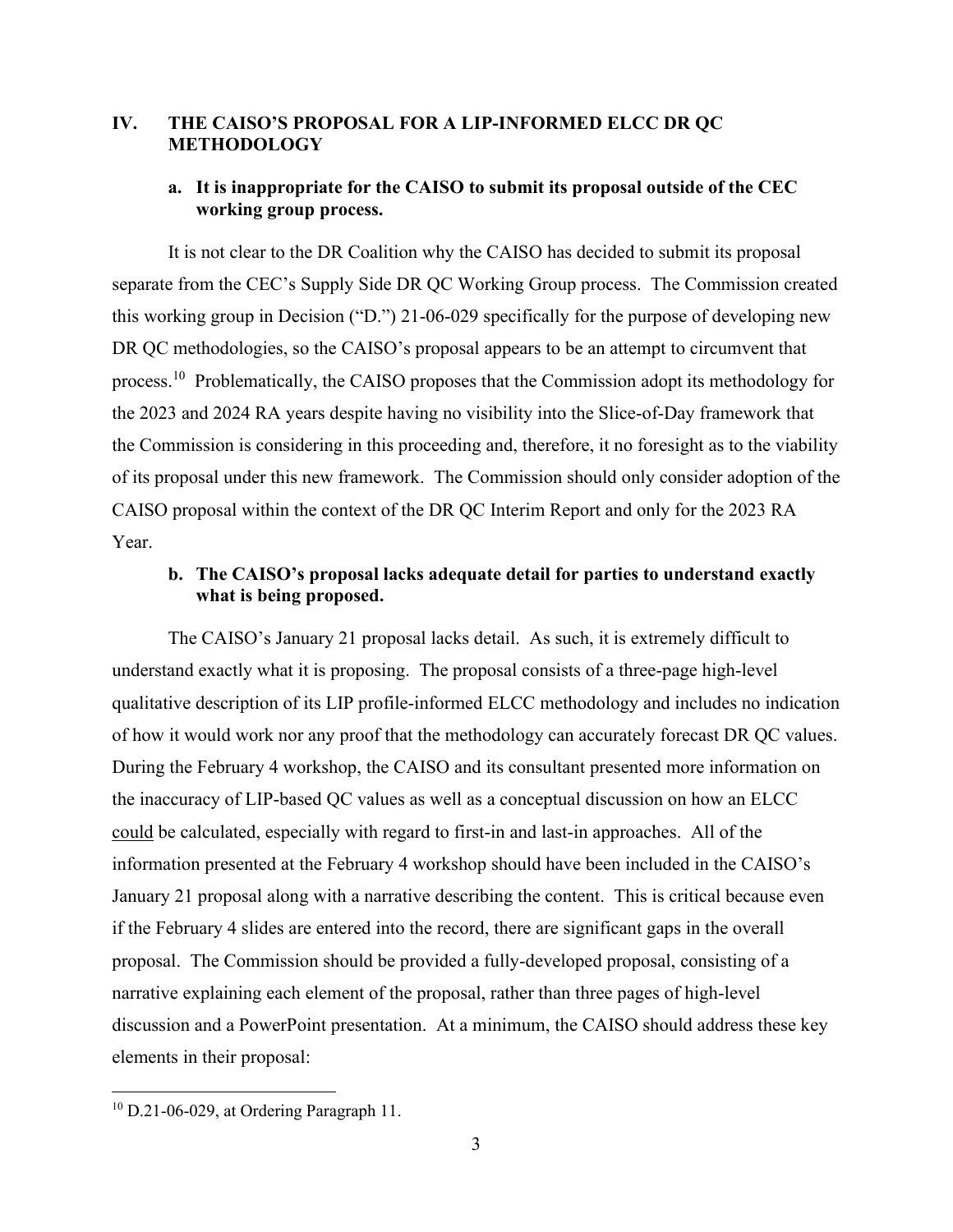- 1. Process and Timeline: The current LIP process would have to be modified to accommodate the additional layer of ELCC analysis while ensuring that investor-owned utilities ("IOUs") and DR providers receive their net QC ("NQC") values from the Energy Division within a reasonable timeframe. It is necessary that this be done on a timely basis to ensure that LSEs will know their allocation of IOU DR capacity and that DR providers will be able to participate in LSE solicitations in time for the October 31 year-ahead Resource Adequacy filing deadline. The length of time between LIP report submission and QC approval is a serious issue under the current LIP-only regime that will undoubtedly only become more severe under the CAISO proposal. In 2021, many DR providers did not receive their final NQC values until September, over two months later than the July 2 deadline that was specified in the February 10, 2021 *Guide to CPUC's Load Impact Protocols (LIP) Process*. <sup>11</sup> This is not intended to be a criticism of the Energy Division, which is heavily burdened by reviewing the many voluminous Load Impact reports. However, if the current process is unable to comport with a reasonable timeframe to provide IOUs and DR providers with this critical information on a timely basis, then it is highly likely that the additional analysis that the CAISO would introduce will only exacerbate the issue.
- 2. Comparison of accuracy of ELCC-based method vs. LIP-based method: During the February 4 workshop, the CAISO presented a graphic from the Department of Market Monitoring's ("DMM's") January 12, 2022 2021 *Demand Response Issues and Performance Report* comparing CPUC-jurisdictional utility DR program availability and RA credits.<sup>12</sup> The graphic shows that IOU DR programs were bid into the CAISO market on high-temperature days at levels below their LIP-based QC values. However, the CAISO did not present a similar analysis demonstrating that its proposed method would have resulted in QC values more closely aligned with the DR bids. Without this type of comparative quantitative analysis, there is no evidence to prove that the CAISO's method is any better than the current one. For example, it is possible that the CAISO method would undercount QC values by an equal or greater amount that the LIP-based values

<sup>&</sup>lt;sup>11</sup> Guide to CPUC's Load Impact Protocols, February 10, 2021, at p. 6.

<sup>12</sup> February 4, 2022 CAISO Presentation, at slide 3, https://www.cpuc.ca.gov/-/media/cpucwebsite/divisions/energy-division/documents/resource-adequacy-homepage/caiso-e3-presentation----lipinformed-elcc----implementation-track-phase-ii.pdf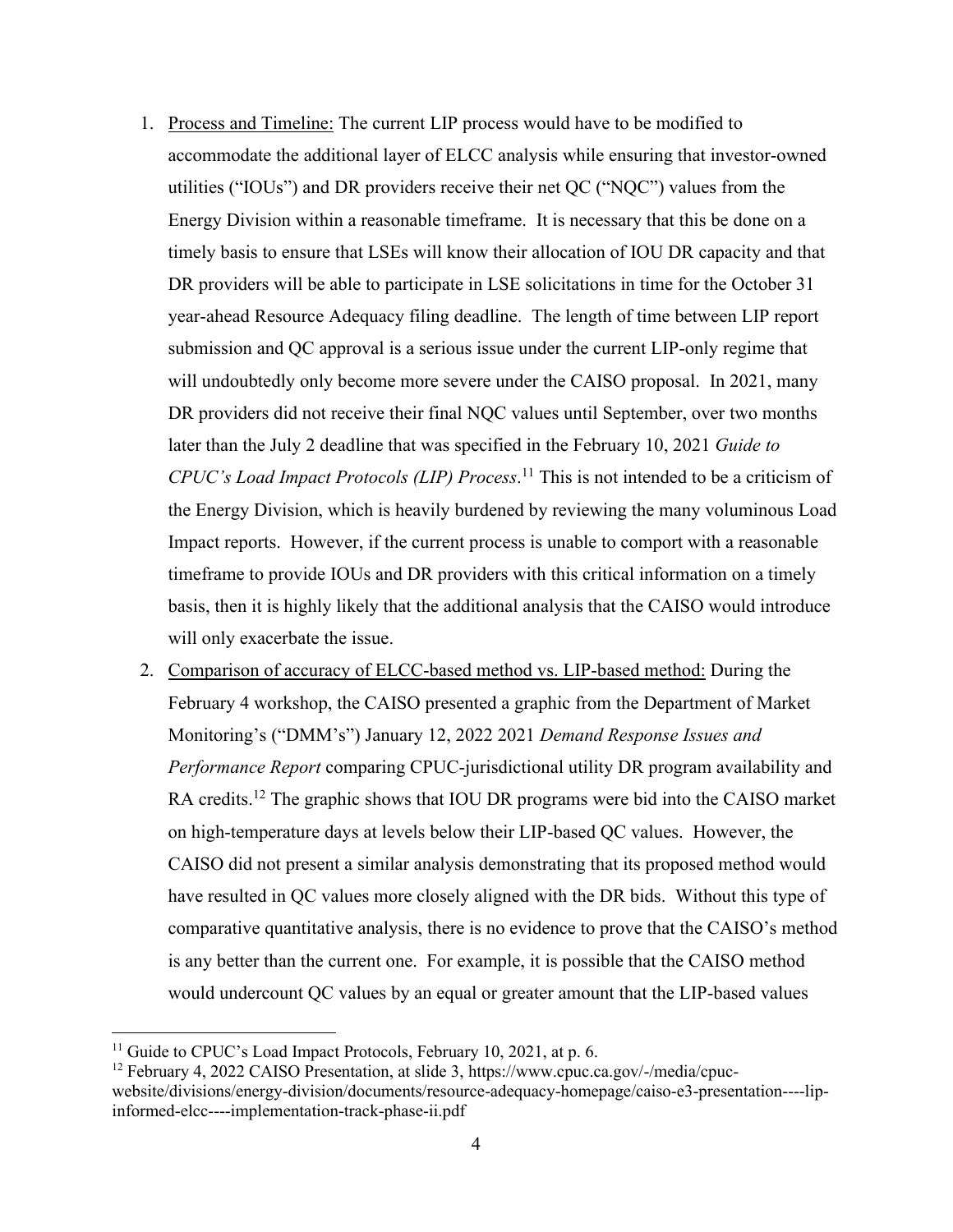were found by the DMM to overcount them. Another potential scenario is that it could result in NQC values above the LIP values in some instances and below the LIP values in others. This sort of inconsistency was manifested in the CAISO's July 1, 2021 ELCCbased LIP analysis. For example, the ELCC-based QC values for PG&E's Capacity Bidding Program ("CBP") ranged from 0 percent to 462 percent of LIP-based QC values.<sup>13</sup> The DR Coalition expects the CEC to recommend in its DR QC Final Report that the Commission adopt multiple DR QC methodologies be tested for the 2023 RA Year. If this approach is adopted by the Commission, this would be a good opportunity to test the accuracy of the CAISO's proposed method. Regardless, the CAISO's proposal should not be adopted without evidence of its accuracy.

3. Step-by-step explanation of the process for applying the method: The CAISO should provide a detailed explanation of the required steps for implementing its proposed methodology. This is necessary to allow parties to provide feedback on the viability of the process, and the Commission should have a clear understanding of how the CAISO's method would be applied. The steps included in the CAISO's timeline that it presented at the February 4 workshop were not included in its January 21 proposal; nor does it contain a sufficient amount of detail, especially the January-March period during which "refined data assumptions and inputs based on SERVM" would occur and the May-June period when "ELCC run by CPUC" would occur.<sup>14</sup>

Much more information is needed on how these two steps will be implemented, including inputs and how the various inputs will impact the ELCC analysis. Some of the inputs discussed during the February 4 workshop required greater explanation including, for example, why the hourly availability profiles would be determined across all weather conditions from 1998-2017 and not only 1-in-2 weather conditions, the primary planning standard currently used in the Resource Adequacy regime.<sup>15</sup> Another input needing

<sup>&</sup>lt;sup>13</sup> California Independent System Operator Corporation, Pacific Gas and Electric Company, Southern California Edison Company, and San Diego Gas & Electric Company Compliance Filing Regarding Refreshed Effective Load Carrying Capability Study Results, at Attachment B.

<sup>&</sup>lt;sup>14</sup> February 4, 2022 CAISO Presentation, at Slide 6.

<sup>15</sup> *Id*., at Slide 11.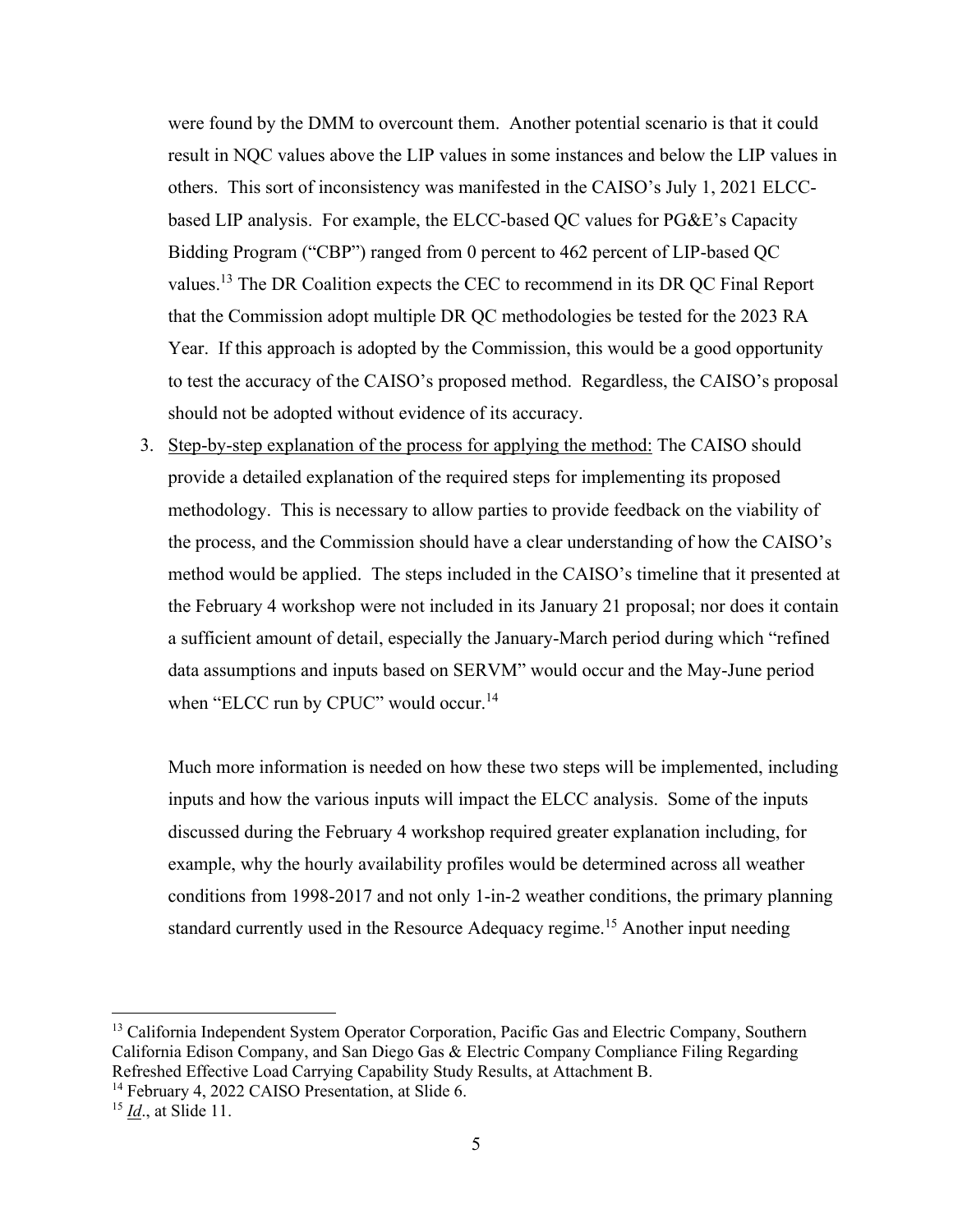explanation is the relationship of DR program notification times on their load profiles.<sup>16</sup> Finally, there needs to be some transparency in the relationship of the various DR program parameters and their ELCC factors. Using a hypothetical example, how will the ELCC factor change if the call limit of a DR program or resource is changed from 10/month to 15/month? Or changing the limit on duration from four hours to six hours? Transparency in the relationships of these factors to NQC values is critical to ensure that IOUs and DR providers can design optimized programs that provide the greatest NQC value relative to customer capabilities.

## **c. The CAISO's principles are insufficient to support adoption of its proposed method.**

In its January 21 proposal, the CAISO makes two statements regarding the merits of its proposal but provides no evidence or analysis to support them. For example, the CAISO states, "The LIP Profile Informed ELCC properly accounts for demand response resources' variable nature and use-limitation, consistent with the principles outlined above."<sup>17</sup> The principles referenced by the CAISO are that the DR OC methodology should:<sup>18</sup>

- 1. Represent accepted industry leading practices recognizing DR resources' limited and variable output nature;
- 2. Assess DR resources' contribution to reliability across the year or seasons; and
- 3. Assess DR resources' interactive effects with other resources as incremental amounts of energy and use-limited resources begin to add less and less incremental capacity value to the system.

These principles are insufficient to support the CAISO's proposal because none of them imply that the CAISO's proposed method is accurate. The first principle references the CAISO's desire that the DR QC methodology be based on "industry leading" practices. However, the CAISO does not specify what other markets in the U.S. utilize an ELCC-based DR QC methodology. Furthermore, even if this approach truly were widely used in this capacity, it would not eliminate the need for the CAISO to demonstrate its superiority to the current LIP process or other proposals that will be submitted via the DR QC Interim Report, nor would it

<sup>&</sup>lt;sup>16</sup> February 4, 2022 CAISO Presentation, at Slide 12.

<sup>&</sup>lt;sup>17</sup> CAISO Proposal, at p. 3.

 $18 \underline{Id}$ .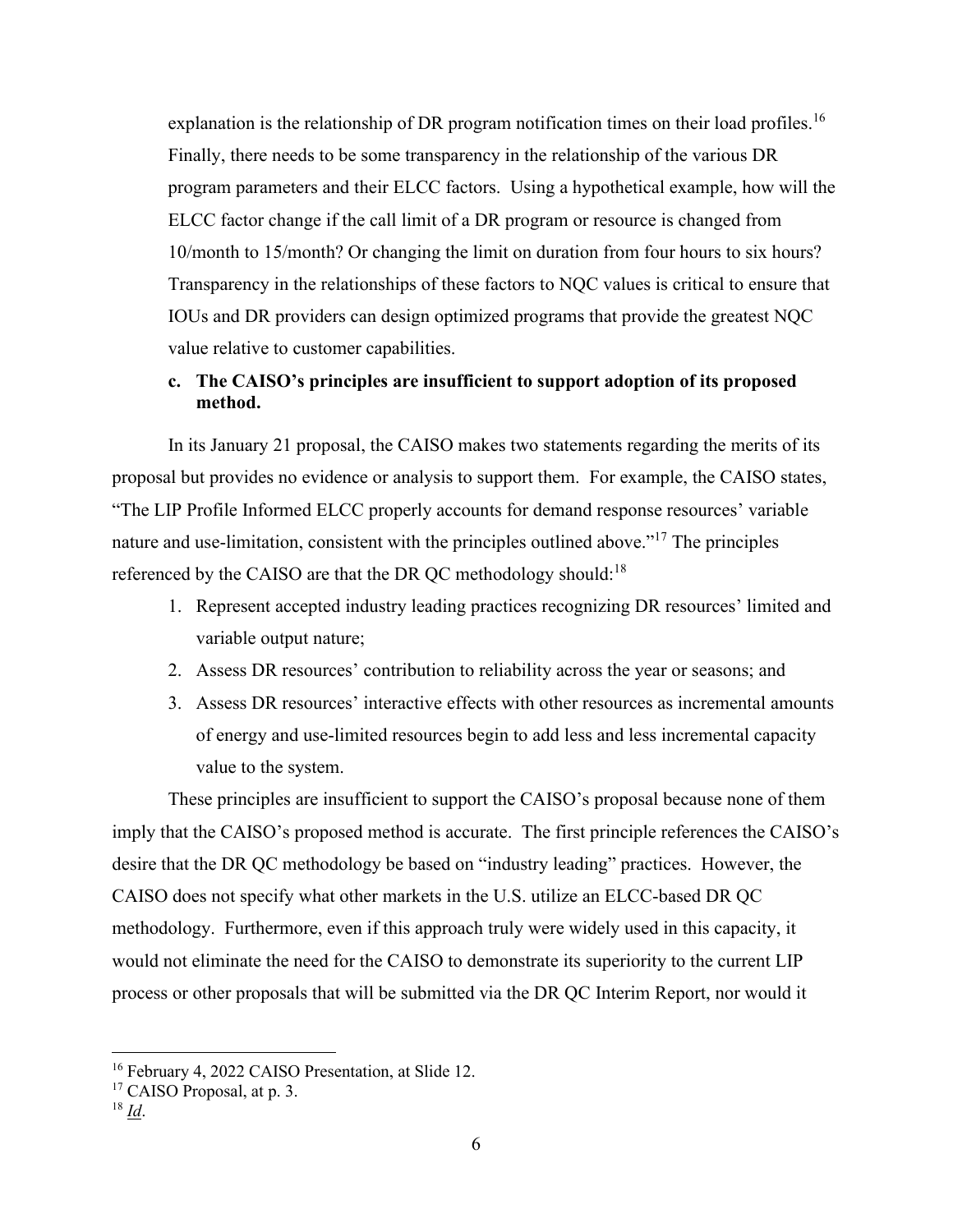eliminate the Commission's responsibility to ensure a robust evidentiary basis to approve this proposal.

The second and third principles only specify that the DR QC methodology should "assess" the contribution to reliability and interactive effects of a DR resource. There is no requirement that it be more accurate than the current LIPs. The CAISO should seek to demonstrate the superiority of its methodology in terms of accuracy and as discussed below, its ease-of-use. In fact, in D.21-06-029, the Commission cited this same absence of proof as one of its reasons for rejecting the CAISO's ELCC proposal in 2021. The decision states, "We find that ELCC has not at this point been proven to be superior to LIPs or any other methodology at this time for DR. Further, the Commission cannot adopt a study or methodology that has not been thoroughly reviewed."<sup>19</sup> Since the Commission adopted this decision, none of these shortcomings have been addressed. No proof has been provided that it is superior to LIPs or any other methodology, nor has it been thoroughly reviewed because there is no fully-developed proposal in the record of this proceeding.

#### **d. The CAISO methodology would exacerbate an already dysfunctional process.**

As the members of the DR Coalition have stated in several different forums, the current LIP process is highly dysfunctional and does not work well for third-party DR providers for the following primary reasons:

- 1. The LIP process lacks transparency and is very time-consuming. The LIPs entail a fourmonth process to develop the Load Impact report that begins in December with a final report due on April 1 of each year. There is a two-year lag between the data used for LIP analysis and QC determination, and the RA delivery year. For example, the LIP process that kicked off in December 2021 will use data from the 2021 RA year to derive QC values for the 2023 RA delivery year. Following submission of the final LIP report on April 1, it is then assessed by the Commission's Energy Division over the following 3-5 months to determine the QC values of these DR programs.
- 2. The LIP process is costly with no guarantee of cost recovery for third parties. The LIP process requires extensive analysis and reporting which requires the use of specialized consultants which is very costly, even for comparatively small portfolios. IOUs can recover these costs through their DR program budgets but DR providers do not have that

 $19$  D.21-06-029, at p. 37.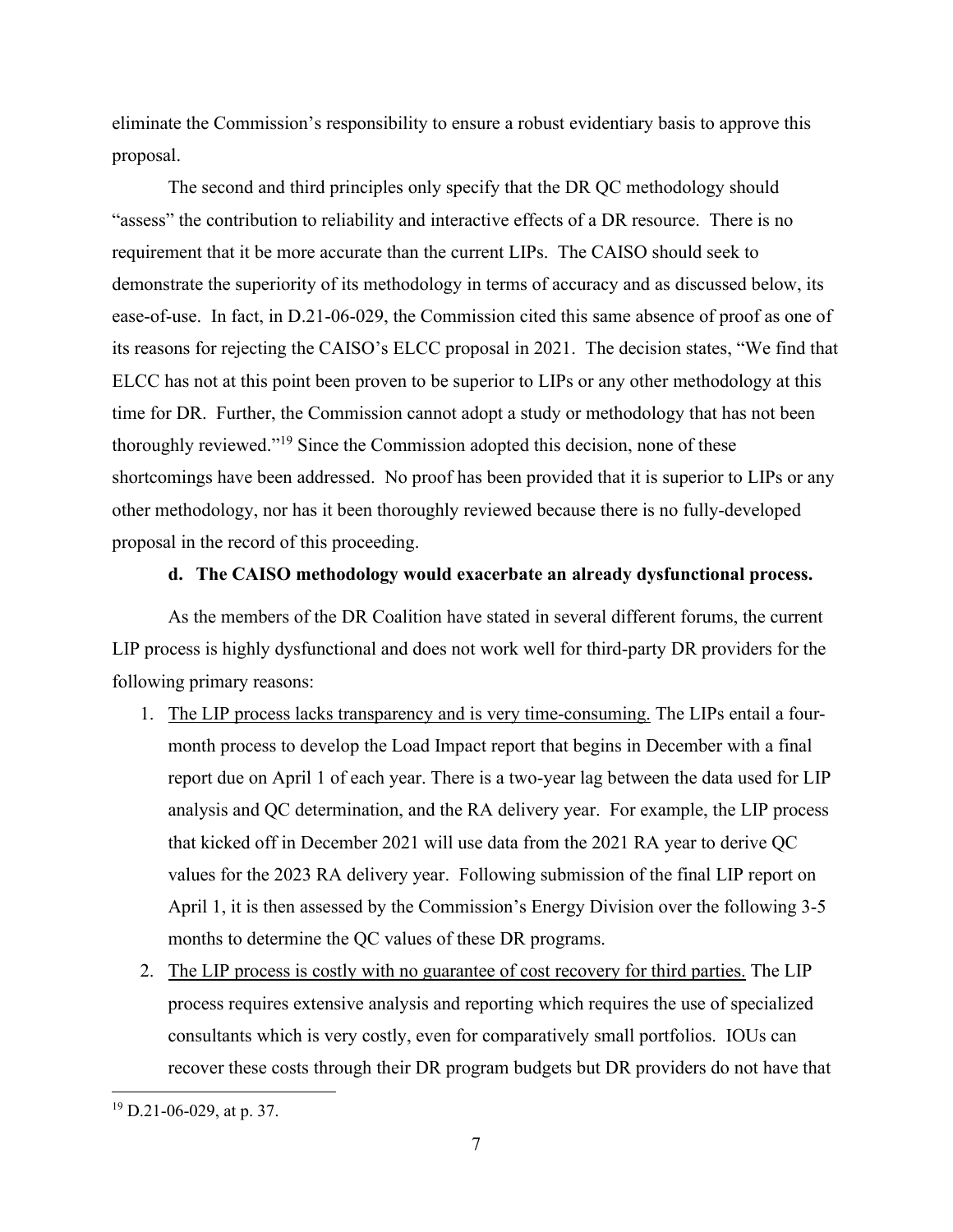luxury. Therefore, this represents a significant investment that some DR providers choose not to make without a reasonable expectation that they will recover these costs.

3. The need for consultants to perform the LIP analysis acts as a bottleneck. Though IOUs and DR providers may perform their own LIP analysis, most retain a consultant to perform the work due to the discrete time frame of the work and the unique expertise required. However, there are a limited number of consultants who are able to perform the LIP analysis and, due to the intensive nature of this work, many consultants are limited in the number of IOUs and DR providers they can take on. This leads to many IOUs and DR providers chasing a few consultants which can lead to DR providers being frozen out of the LIP process and unable to sell their capacity.

The CAISO's proposal would not only retain all of these flaws, but it would also exacerbate them by adding a second layer of analysis which would require additional time and expenses. Whatever DR QC method(s) the Commission adopts should represent improvements in these three critical areas to reduce a significant barrier to DR providers selling their RA capacity. Future DR growth will likely occur primarily through third parties, so a morestreamlined DR QC methodology is needed that better suits the more dynamic nature of thirdparty DR portfolios. Specifically, from a process standpoint, the new methodology should:

- 1. Reflect actual IOU and DR provider capabilities based on the most current information possible. The LIP process utilizes data from up to two years prior to the RA delivery year which rarely reflects current and expected DR portfolios.
- 2. Minimize the time required to receive a QC value from the Energy Division. This will ensure higher quality information is used in the QC valuation. In addition, a shorter QC process will enable DR providers to participate in a greater number of LSE solicitations.
- 3. Be as transparent as possible. It is critical that IOUs and DR providers have a clear understanding of the relationships between program capabilities and their QC value.
- 4. Minimize the cost to DR providers. The cost to hire consultants exceeds \$100,000 which represents a significant cost, especially when there is no guarantee of cost recovery, a privilege that the IOUs enjoy. Such a significant cost can be a barrier to entry in the DR market, especially to new entrants.
- 5. Avoid or minimize the need for outside consultants. There are few consultants who can perform the LIP analyses which creates a bottleneck in the QC valuation process and can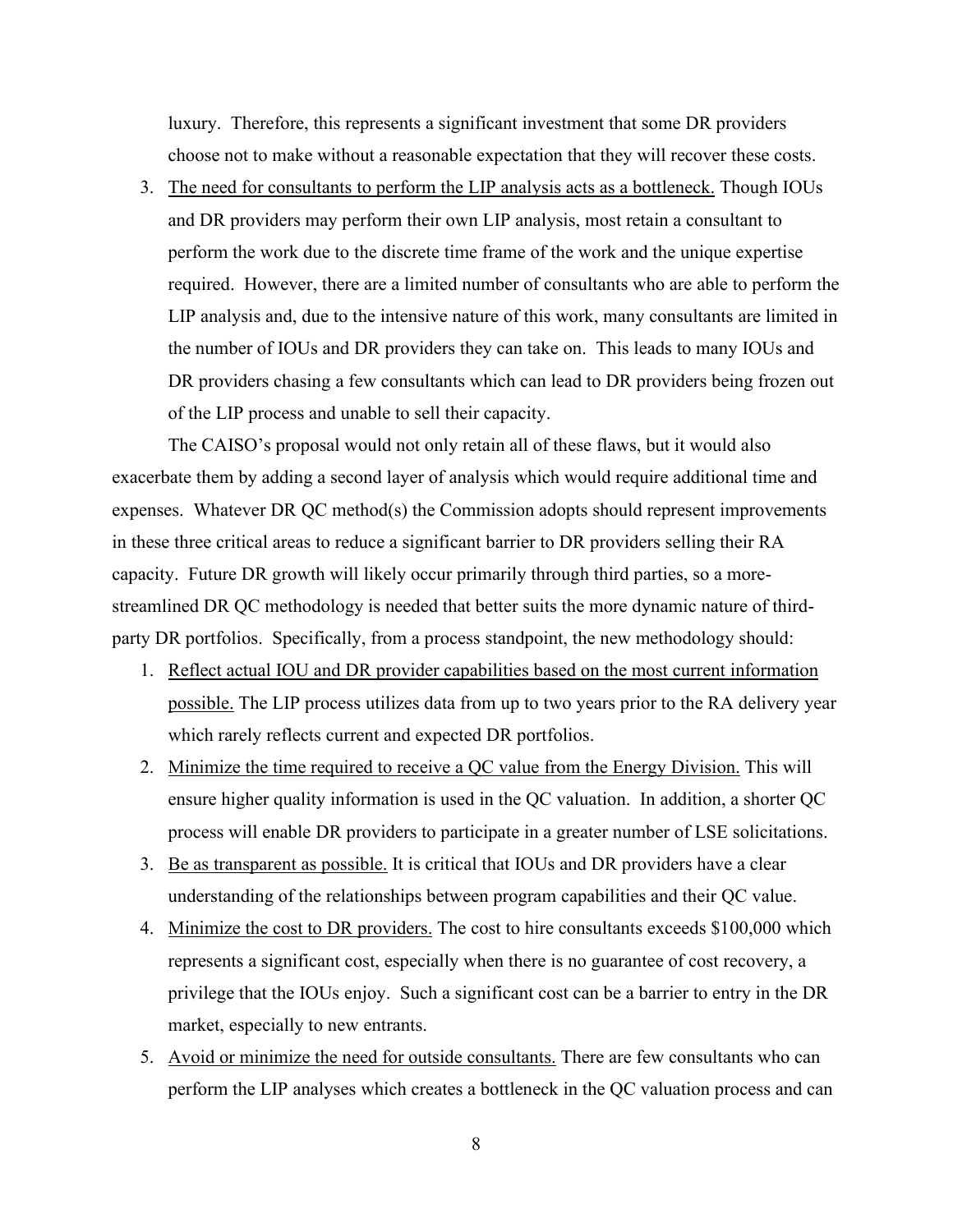leave some DR providers unable to receive a QC value, thus preventing them from selling their RA capacity.

The CAISO should seek options to make its methodology more streamlined and more conducive to DR provider use by addressing these principles. One potential step would be to create a centralized, open-access model, similar to E3's Avoided Cost of Capacity model. This would greatly reduce the cost and time required to perform the QC assessment process and improve transparency by allowing IOUs and DR providers to test the sensitivity of various inputs to tailor their DR portfolios in such a way as to maximize their value.

# **V. THE ENERGY DIVISION'S PROPOSAL ON REVISIONS TO DR TESTING REQUIREMENTS**

#### **a. Parties should also have the opportunity to submit proposals on this topic.**

The Energy Division proposal on revisions to DR testing requirements was unexpected because it appears to be outside the Phase 2 scope as specified by the December 2, 2021 Scoping Memo. In its opening comments on this OIR, the DR Coalition explicitly requested that the Phase 2 scope include revisions to the DR testing rules by 1) adding criteria for what constitutes a "stable" and "new and changing" DR resource, and 2) specifically outlining how a resource can graduate or be demoted from one tier to another.<sup>20</sup>

In the Scoping Memo, the Commission stated that "it is necessary to limit Phase 2 of the Implementation Track to the highest priority issues" and that "issues that are not included in Phase 2 may be added to the scope of issues in a later phase of this proceeding."<sup>21</sup> The Phase 2 scoping issues that were ultimately adopted were: 1) adoption of the 2023-2025 Local Capacity Requirements, 2) adoption of the 2023 Flexible Capacity Requirements, 3) Modifications to the Planning Reserve Margin, and 4) Qualifying Capacity Counting Conventions.<sup>22</sup> In spite of this scope, the Energy Division submitted its January 21 proposal to revise DR testing requirements. Had the DR Coalition been aware that DR testing requirements were in fact within the Phase 2

<sup>&</sup>lt;sup>20</sup> Opening Comments of the California Efficiency + Demand Management Council, OhmConnect, Inc., Olivine, Inc., and Oracle ("DR Coalition") on the Order Instituting Rulemaking to Oversee the Resource Adequacy Program, Consider Program Refinements, and Establish Forward Resource Adequacy Procurement Obligations, at pp. 5-6.

 $21$  Scoping Memo, at p. 4.

<sup>22</sup> *Id*., at pp. 4-5.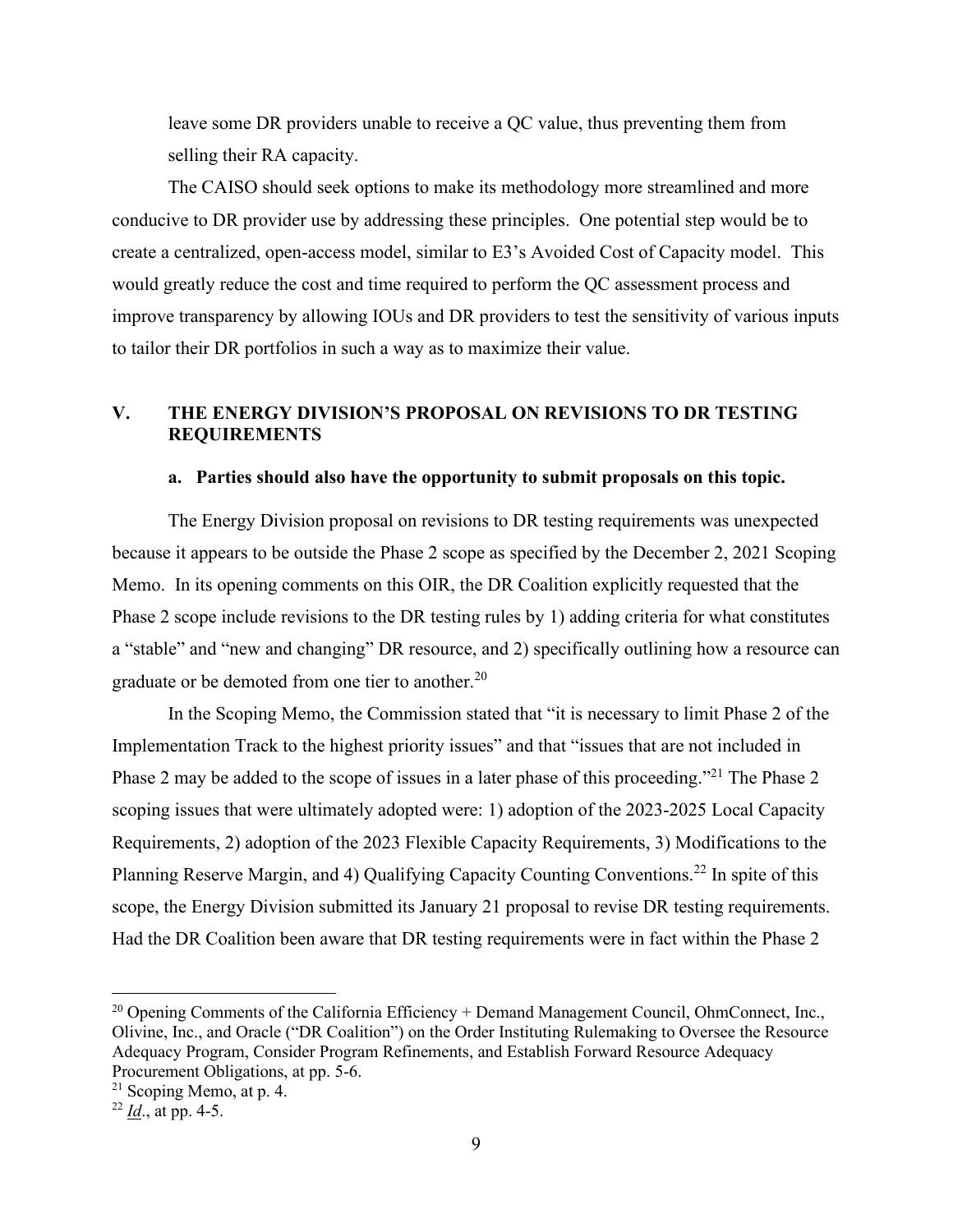scope, it would have submitted a proposal on January 21 and presented at the February 4 working group. The DR Coalition has included a brief proposal below and respectfully requests that the Commission consider it.

## **b. The testing requirements should not be expanded to IOU-contracted third-party DR until a mechanism is in place for DR providers to graduate to biennial testing.**

The Energy Division proposes to expand the current DR testing regime from third-party DR resources procured by non-IOU LSEs to include the same type of resources procured by IOUs.<sup>23</sup> The DR Coalition appreciates the sentiment to create a level playing field, but this step is premature. Before expanding the DR testing requirements, the Commission should first adopt criteria for what constitutes a "stable" and "new and changing" DR resource, and for how a resource can graduate to, or be demoted from, one tier to another. Otherwise, the Commission would be expanding the current incomplete DR testing rules.

## **c. The DR Coalition proposes the definitions of Tier 1 and Tier 2 DR and a mechanism for graduating from quarterly to biennial testing.**

The DR Coalition respectfully requests that the Commission consider the following proposal for defining "stable" (Tier 1) and "new and changing" (Tier 2) DR resources, and a mechanism for moving up or down.

**Unit of Analysis:** Although the original testing requirement was built around CAISO resources, i.e., CAISO Resource IDs, the DR Coalition recommends that performance assessment should be done at the DR provider portfolio level. This is necessary from a practical standpoint because the customer composition of a DR resource can change significantly within a given year and from one year to the next as existing customers leave and new ones are added. However, the one constant is the DR provider itself and its overall performance.

**Threshold of Tier 1 Qualification:** The DR Coalition recommends that an average performance of 75 percent and above of the aggregate Monthly Supply Plan capacity constitutes "good performance" as measured by Demonstrated Capacity. The basis for a 75 percent threshold is Pacific Gas and Electric Company's ("PG&E") Capacity Bidding Program ("CBP") payment structure which specifies that DR aggregators be paid based on their Demonstrated Capacity when delivering 75 percent and greater of their nominated capacity for a given month,

<sup>&</sup>lt;sup>23</sup> Administrative Law Judge's Ruling on Energy Division's Phase 2 Proposals and Loss of Load Expectation Study, Appendix A, at p. 1.